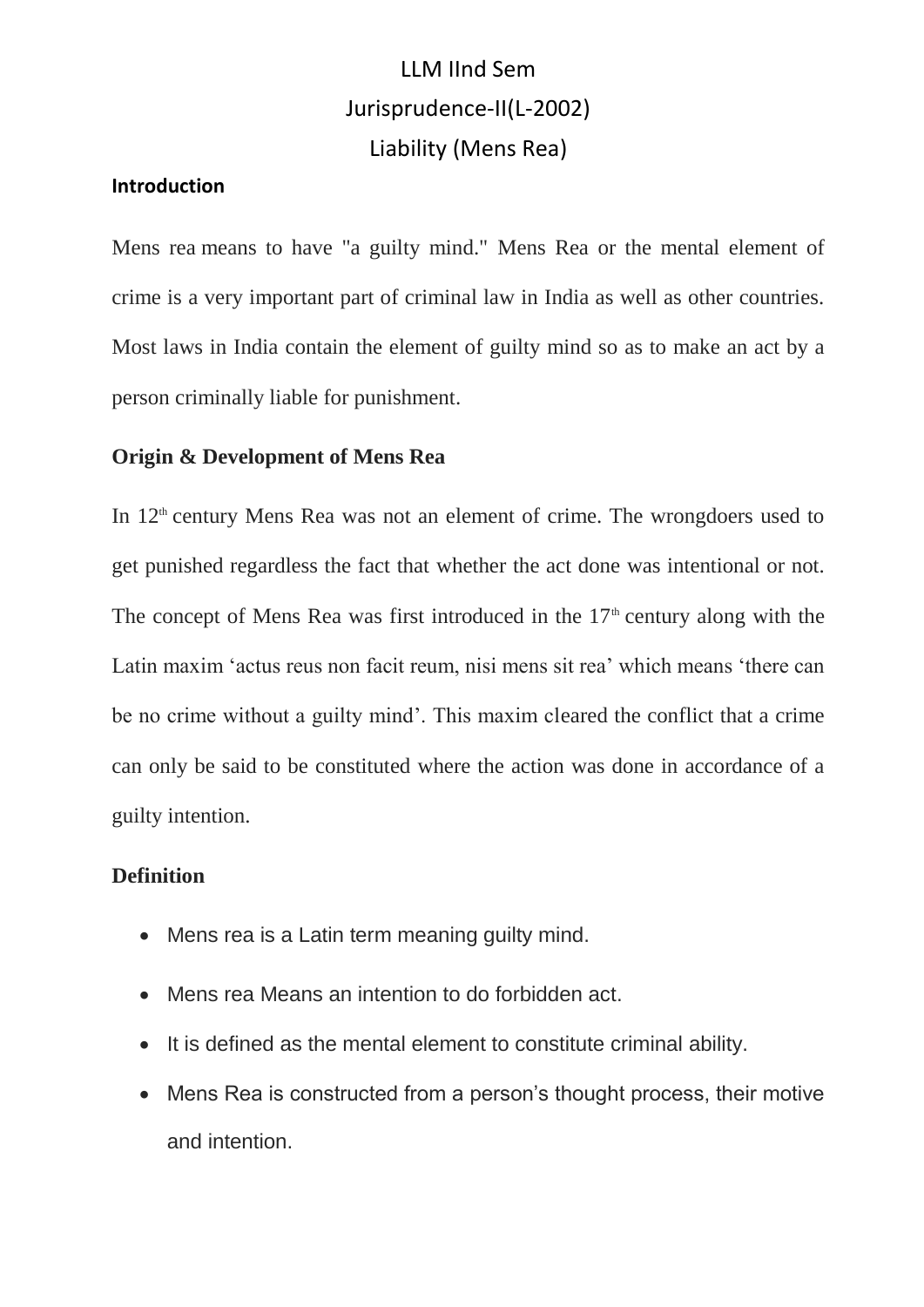## **Case**

- R v/s Prince (1875).
- Queen v/s Tolson(1889).
- Sherras v/s Rutzen(1895)
- Hobbs v/s Winchester corporation (1910)

## **Essentials of Mens Rea**

- Mens Rea is constructed from a person's thought process, their motive and intention.
- Motive and intention are two separate ideas. Motive is the reason behind the act whereas intention is a person's state of mind and willingness to break the law.
- **Intention**: It is the state of mind of the person doing the crime. It can be proved when the defendant can foresee virtually that the consequences of the action of the person is going to kill, cause grievous injury or any other prohibited harm to them.
- **Motive**: A motive in criminal law is the cause that moves people to induce into a certain action. Motive is not a basic element of crime but it is mostly looked into while investigation of a criminal case. Motive is the reason of any act, hence, even if motive was good but the act was wrong then criminal liability may arise.
- **Knowledge**: the word knowledge or knowingly is used in certain places in IPC to denote Mens Rea. It can be seen from two sides, firstly a person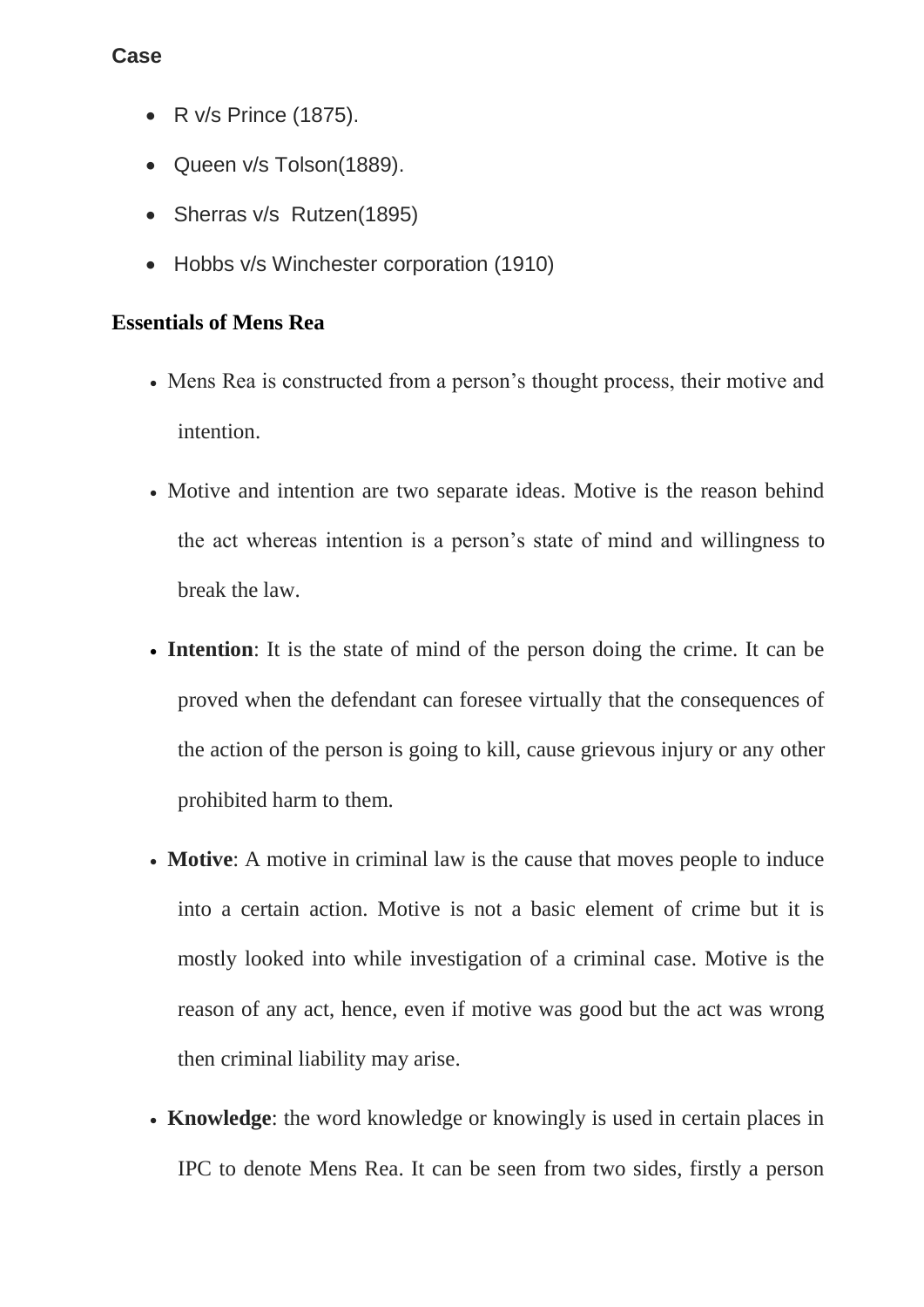had knowledge and act in a wrongful manner and secondly, they had knowledge about the bad consequences and chose not to act hence resulting in a wrongful act. Both can be understood as a part of Mens Rea and are punishable.

- **Negligence**: It cannot be used as a synonym for Mens Rea but while looking for guilty intent in any criminal case this aspect is also covered. Negligence is the lack of attention or due care that a reasonable or prudent person may have while performing any task. For a negligent act to turn into criminal negligence its degree shall be high enough to cause criminal liability.
- **Voluntarily**: This word is used in the code to show that the person doing an act had the knowledge of what they are doing and had full control of their actions. Voluntarily can be used to show intention as well. It is used only because it has more extended meaning than 'intentionally.'

### **Exceptions of Mens Rea**

- 1. Cases which are not criminal but are prohibited in the public interest under penalty.
- 2. Public nuisance
- 3. Cases which are in the form of criminal cases but actually are for enforcing a civil right.

#### **Applicability of Mens Rea to Indian Penal Laws**